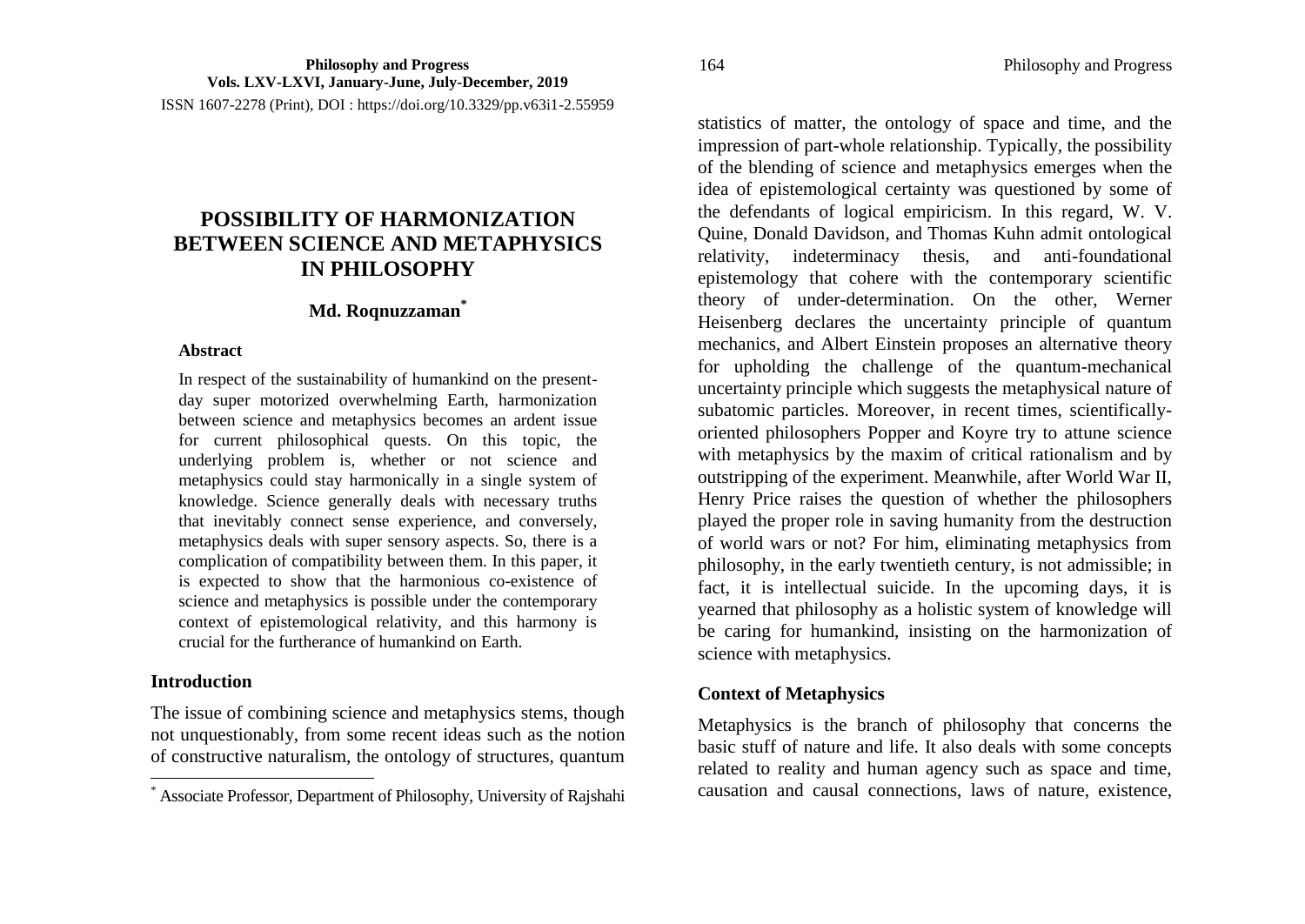essence, emotions, free will, aesthetics, and possible worlds. At the very beginning of philosophy, Aristotle treats metaphysics as the "first philosophy". By definition, metaphysics is the study of a *sui generis* possibility space; and is primarily aimed to uncover the sort of priority and dependence relations, holding between entities and facts that essentially characterize reality (Morganti: 2013, 29). Now metaphysics bargains with the problems of natural science also. In this regard, it has business to the relation between part and whole. Correspondingly, it can be treated as an *a priori* science by the representation of the deductive system through an axiomatic and geometric manner, and in this manner, it lies beyond the foundation of empirical sciences. Furthermore, metaphysics provides an effort to understand the rational structure of the universe, and in doing so, it works through the use of concepts with de-restricting empirical content. Contemporarily metaphysics is dichotomized as revisionary and descriptive; descriptive metaphysics wants to describe the real structure of our thought about the world, revisionary metaphysics wants to produce a better structure (Strawson: 1959, 9).

## **Nature of Science**

Generally, science is defined as the study of the structure and behavior of the physical world through observation and experiment. But, in the early twentieth century, there happened a revolution in the domain of science. The revolution led to the idea that science remains in constant flux (Mikulinsky: 1977, 8). From this core notion of the methodical variability of science, the landmark idea of relativity has emerged, and it is believed that the ultimate triumph of science is the establishment of a firm belief in the idea of epistemological

relativity. In the pose of epistemological relativity, there is nothing as eternal in science; scientific decisions are also erratic. The reality of science entails the idea that through scientific progress new science takes the place of old science and science becomes a process of an ever-changing entity with the synchronization of social changes (Islam: 2013, 226).

However, nowadays, science is dealt with in the facets of sociology. Sociologically oriented scientist John D. Bernal defines science as an institution, a method, a compilation of knowledge, and a powerful tool that can create immense influence on human consciousness and belief (1965, 31). He further settles the position of science as a part of the complete history of human society. Philanthropically, it is supposed that the need for the human being is the forerunner of science. In this regard, one of the expounders of the history of science, Jorge Sarton spells out: science began whenever and whatever human being tried to solve the innumerable problems of life (1959, 3). The problems of human life are the historical perspectives of science, and consequently, the historical perspectives of science connect with that of philosophy. Histories of science and philosophy are limited within the limit of the context of society.

## **Points of Togetherness**

Though there is a dialectical relation between science and metaphysics, they can go together in search of knowledge. Science and metaphysics can be shown as complementary enterprises by endorsing the idea that science is not a pure instrumentalist approach only and by approving metaphysics as our knowledge of reality in general. However, the materialistic nature of science is commonly accepted, but in some aspects,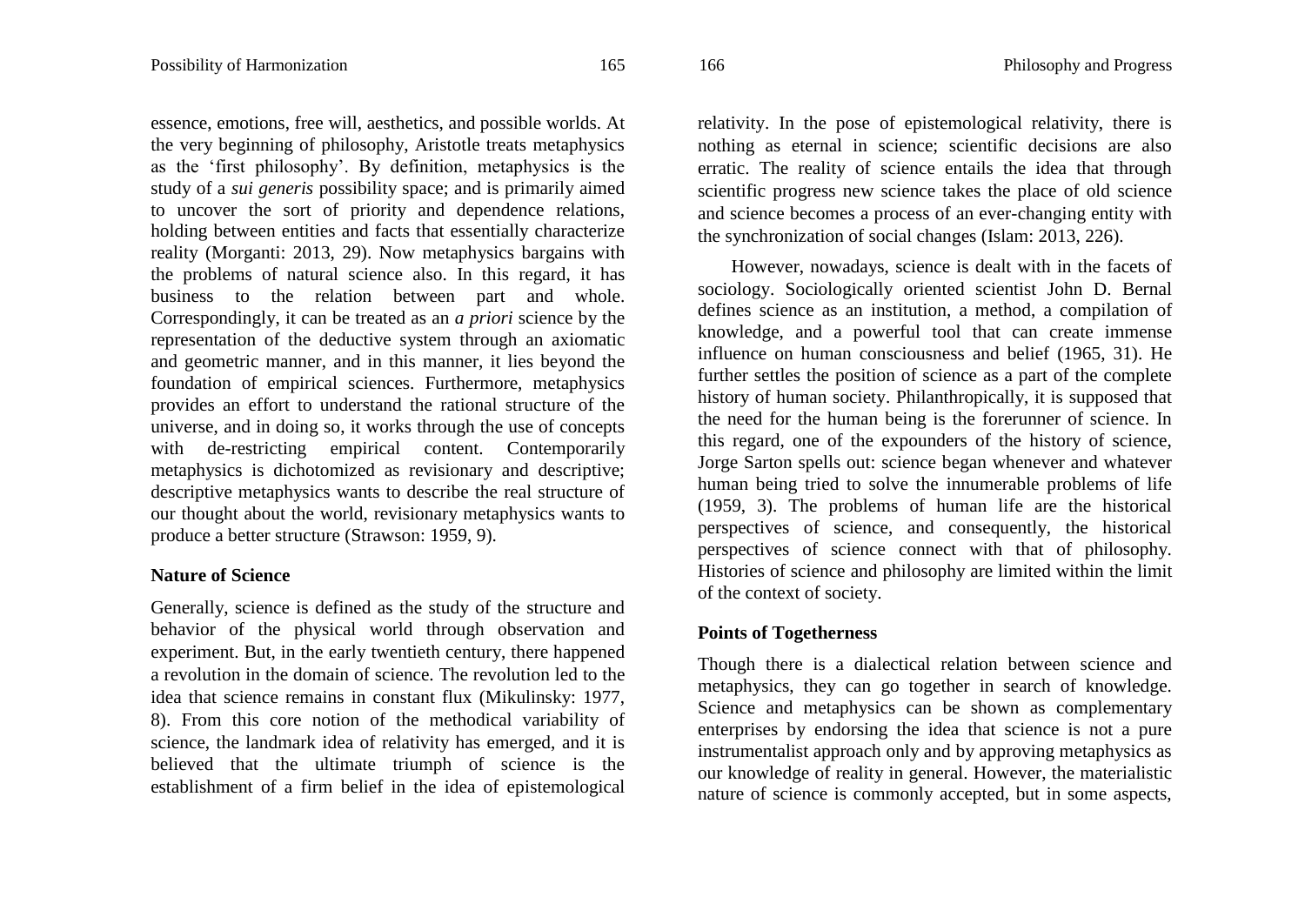science can also be exposed as an idealistic enterprise. In the early twentieth century, Arthur Eddington presents the idealistic nature of science. He remarks that in giving the name to his philosophy of physical science he is intended to name it as "Selective Subjectivism". For him, the domain of subjectivity has been extended as a consequence of our better understanding of quantum mechanics (1939, pp. viii, ix). Furthermore, in the contemporary era, it is revealed that some concepts of science are intangible, e.g., black holes, black body, point source of light, etc. Even in geometry, the ideal examples of a triangle and point are insubstantial, they are only conceptual. Meanwhile, Hilary Putnam describes that science and metaphysics are not dichotomized as that one is empiric and the other is a priori. Having confidence in the pragmatic verification maxim, Putnam asserts: for pragmatists the idea of verification was that it should apply to metaphysics so that metaphysics might become a responsible and significant enterprise (Macarthur: 2017, 23). For him, metaphysics goes next to science, and it deals with general matters as the abstract *a posteriori* knowledge (Puutnam: 1992). Later on, this idea is discussed much as Putnam"s Kantianism; against Hume"s charge, Kant rescues metaphysics by explaining the possibility of synthetic *a priori* knowledge.

Another prospect of togetherness stems from the fact that science is interacted with and interpreted by society. The history of science is the interaction between science and society. This interaction happens symmetrically between them, i.e., Science influences society and society influences science also. Science influences society mainly in two ways; one is making a change in the process of production, and the other is creating divergence with the existing philosophical theory

(Islam: 2013, 85). On the other, science is a part of the wider history of human society, it is the reality of changeability of the social world; social responsibility is the major concern of science.

Despite all the above, Newtonian physics and its innovative applications that deal with necessary truth make the critics accept that science had gone a vast more ahead in respect of philosophical enhancement. On the other, in early twentieth-century western philosophy, a group of empiricists tries to eliminate metaphysics from significant philosophy aiming to make philosophical truth as precise as scientific truth is. These empiricists are logical empiricists and they are called *clarificatory* philosophers especially for their attitude to the philosophy that severely emphasizes the clarification of concepts. To them, scientific truth is certain and perfect, and both science and philosophy should search for the necessary truth. From this milieu, a mishap happens in philosophy, it is tried to make philosophy detached from metaphysics to make it closer to science. Consequently, philosophy, for its essentialistic approach, becomes impassive to humanity.

## **Possibility of Togetherness**

Generally, scientists claim that their theories are precise, valid, and logical, but they do not discuss the nature of certainty or the nature of logical validity, philosophers have to regulate those matters. Likewise, the problems of validity and argumentation are solely the problems of logic, and the problem of certainty is the problem of epistemology, and eventually, all these matters are the issues of philosophy. In recent times, in philosophy, the idea of epistemological certainty is challenged, and consequently, the possibility of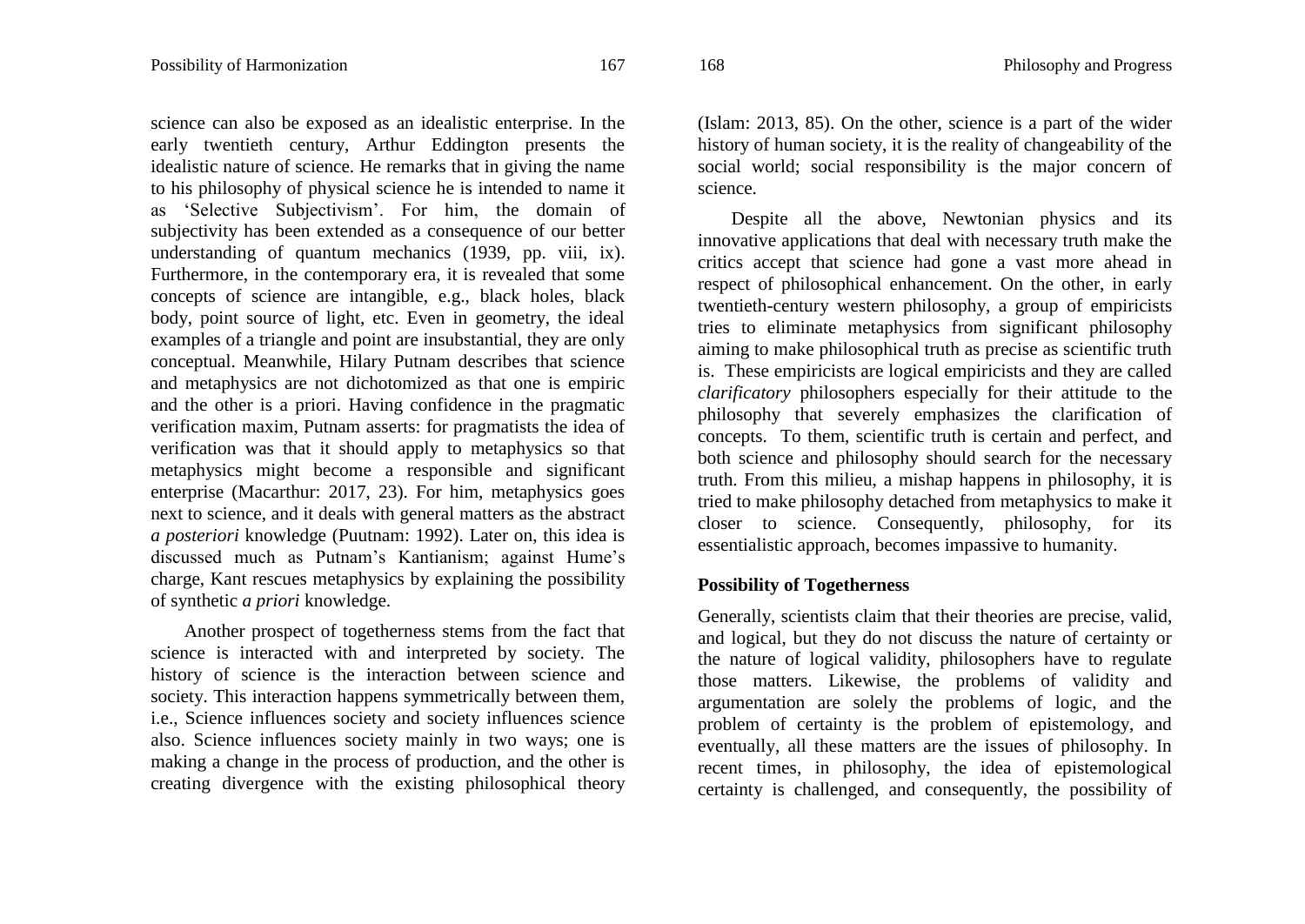compatibility between science and metaphysics arises. The challenge arises from the fact that science depends on collected data and scientists execute their functions of those data depending on hypothesis and inference. In this issue, the problem is that the achieved data are not certain. In most cases, there are epistemological limitations for observation and examination, so claiming the certainty of the data is insubstantial. Similarly, hypothesis and inference fall under suspicion for the sake of epistemological limitations. Furthermore, on the debate of epistemological certainty, most contemporary thinkers admit epistemological pluralism, i.e., there are multiple competing truths about the concepts and doctrines regarding humanities, social sciences, and theoretical physics also. The issue of togetherness of science and metaphysics results from these circumstances.

While taking the epistemological limitations in concern, W. V. Quine proves the deficiency of empiricism and its reductionism by his naturalistic epistemology. To explain the epistemological limit, he rejects sense data by saying that these are "fancifully fanciless medium of unvarnished news" (1960, 2). Moreover, his naturalistic epistemology demands that the theoretical statements cannot be constructed only by observational consequences. Correspondingly, his ontological relativity and indeterminacy thesis cohere with the contemporary scientific theory of under-determination. Underdetermination says that many logically incompatible theories can be built on the same observational basis. Furthermore, the doctrine of under-determination of the theory claims that theories about the world transcend all possible observations of the world, and, different competing theories can be developed on the same observational basis. In a word, theories can be

shown to be logically incompatible with one another, yet empirically equivalent. This naturalized epistemology and under-determination of scientific theory make the blending of science and metaphysics possible.

Like Quine, Donald Davidson also proclaims antifoundational epistemology. The ultimate claim of Davidson"s anti-empiricist position is that we have no concept of nonfragmentary truth other than our ordinary and revisable judgments. There is no further notion of truth as the fitting of all these revisable judgments to an ultimate one. This antifoundational epistemology further claims that knowing the consequence of any observation in a given context depends on failing to question a mass of further observations. Following Quine"s two dogmas of empiricism, Davidson further proclaims that modern empiricism has another dogma, and it is empiricists" belief in the distinction between conceptual scheme and empirical content (2001, 43). By razing this scheme-content distinction, Davidson provides a space for the possibility of blending between science and metaphysics. With analogous to epistemological anti-foundationalism, Thomas Kuhn endorses the contingency thesis, epistemological nominalism, and externalism that are pertinent to the paradigmshifting features of scientific revolutions. The notion of paradigm, which Kuhn presents, can sometimes be treated as metaphysical; since Kuhn equates paradigm with a set of beliefs, with a myth, with successful metaphysical speculation, and with a map. It is a metaphysical notion of an entity; rather than a scientific one. Sometimes paradigms can be called metaparadigms. Though the interpretation of the Kuhnian notion of paradigm as metaphysical is not fully agreeable, Kuhn himself emphasizes the psychological nature of the paradigm. By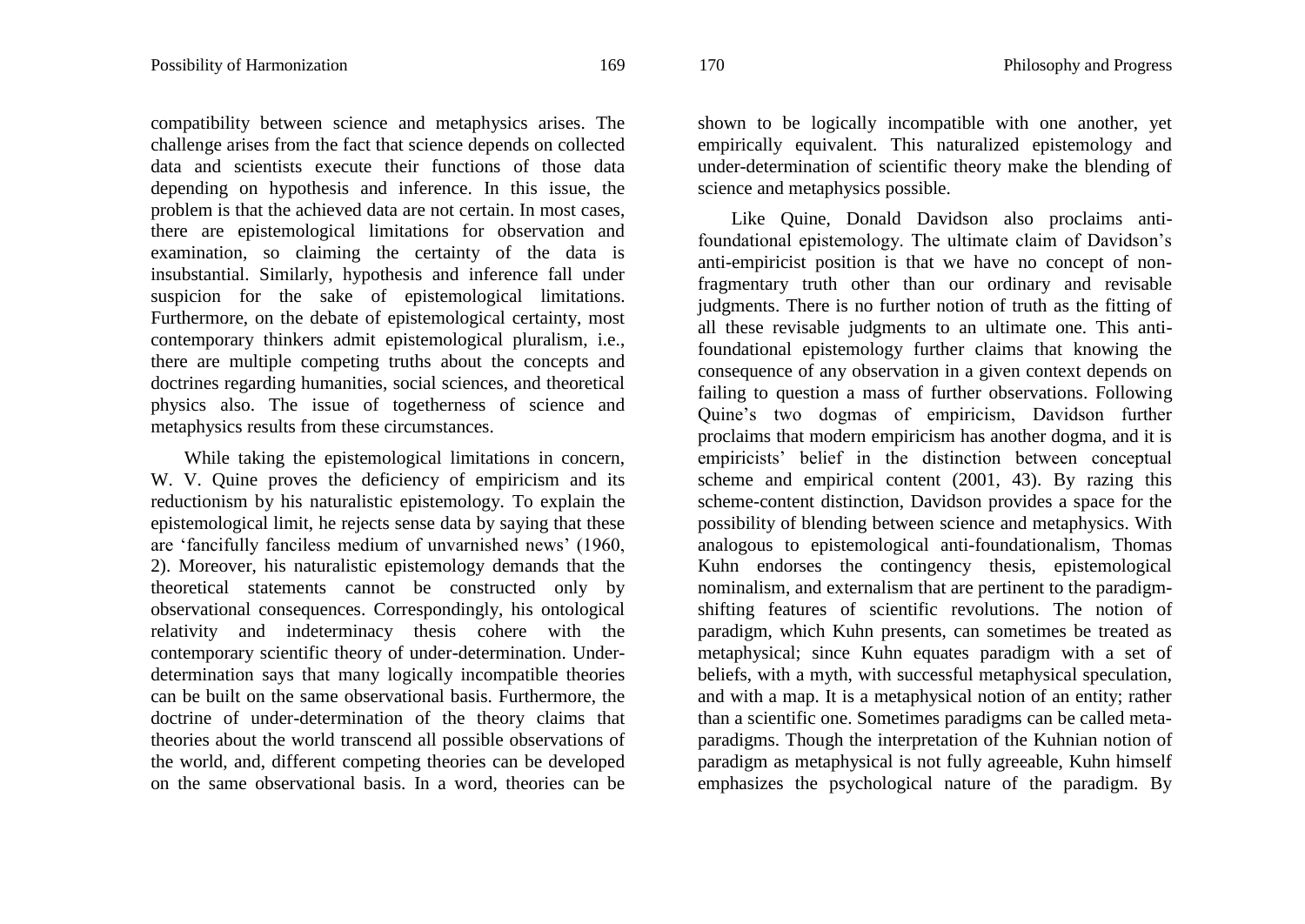giving attention to the gestalt theory of psychology, Kuhn spells out: "what were ducks in the scientists' world before the revolution are rabbits afterward" (1962, 111).

Recently, metaphysical ideas have arisen in the field of quantum mechanics. It proclaims that subatomic particles arguably do not have the same sort of individuality as the particulars (Montwill & Breslin: 2012, 120). In this regard, Werner Heisenberg adopts the uncertainty principle concerning the position and momentum of a particle that inspires the admittance of the metaphysical appeal to scientific conclusions. The uncertainty principle of Heisenberg admits that in a fundamental stage, the statement of the world is uncertain. The velocity and the position of a subatomic particle cannot be measured precisely. If the position is measured more precisely, the velocity will be vaguer as a consequence, and vice versa. As a result of the uncertainty principle, it appears that the nature of the fundamental elements of the world, quantum particles, is uncertain, and this uncertainty suggests the metaphysical attractiveness of the world. Albert Einstein proposes alternative theories for the challenge of the quantummechanical uncertainty principle, which is also a devotion to deterministic metaphysics (Hawking's lecture, 1999). Using the theory of relativity, Einstein proves that time is not a constant entity; time is different for different observers. He also disproves the notion of simultaneity by the special theory of relativity. We can eventually conclude that as a prominent scientist, Einstein also agrees with the idealistic attitude of McTaggart's declaration – time is not real'. Furthermore, in recent times, structural realism becomes popular in the context of Quantum physics, Quantum physics suggests the metaphysics of relations, *i.e.,* the fundamental physical

properties consist in certain relations instead of being intrinsic properties.

Meanwhile, some other philosophers of science try to show that there is a problem in the demarcation criterion between science and metaphysics. In this regard, Karl Popper claims that the problem concerning the demarcation between science and pseudo-science, as well as between science and metaphysics is closely related to the problem of induction (2002, 14-15). Depending on the limitations of inductive generalization, Popper presents a skeptic theory of science. To him, science does not rest upon solid bedrock. The bold structure of its theories rises, as it were, above a swamp. It is like a building erected on piles. The piles are driven down from above into the swamp, but not down to any natural or "given" base (2002: 94). It implies that science can never demand that it has known the exact truth. He further holds that logical positivists" verifiability criterion of meaning is inappropriate because it not only excludes metaphysics but also excludes the scientific statements and theories of the universal laws of nature. These are no more reducible to observation datum than so-called "metaphysical pseudo propositions". Thus the criterion of meaning leads to the wrong demarcation of science and metaphysics (Popper: 1962, 261). Additionally, Popper delivers a view of critical rationalism, which provides a relative approach to science and society: dogmatism and relativism (Gattei: 2009, 1). In place of truth, relativism allows a scientific proposition to be considered as 'contingently true' if it has the potential to be shown false. Popper believes that knowing what is wrong offers more confidence than knowing what is right. We can get closer to the truth by negative instances, not by verification! It is misleading to build a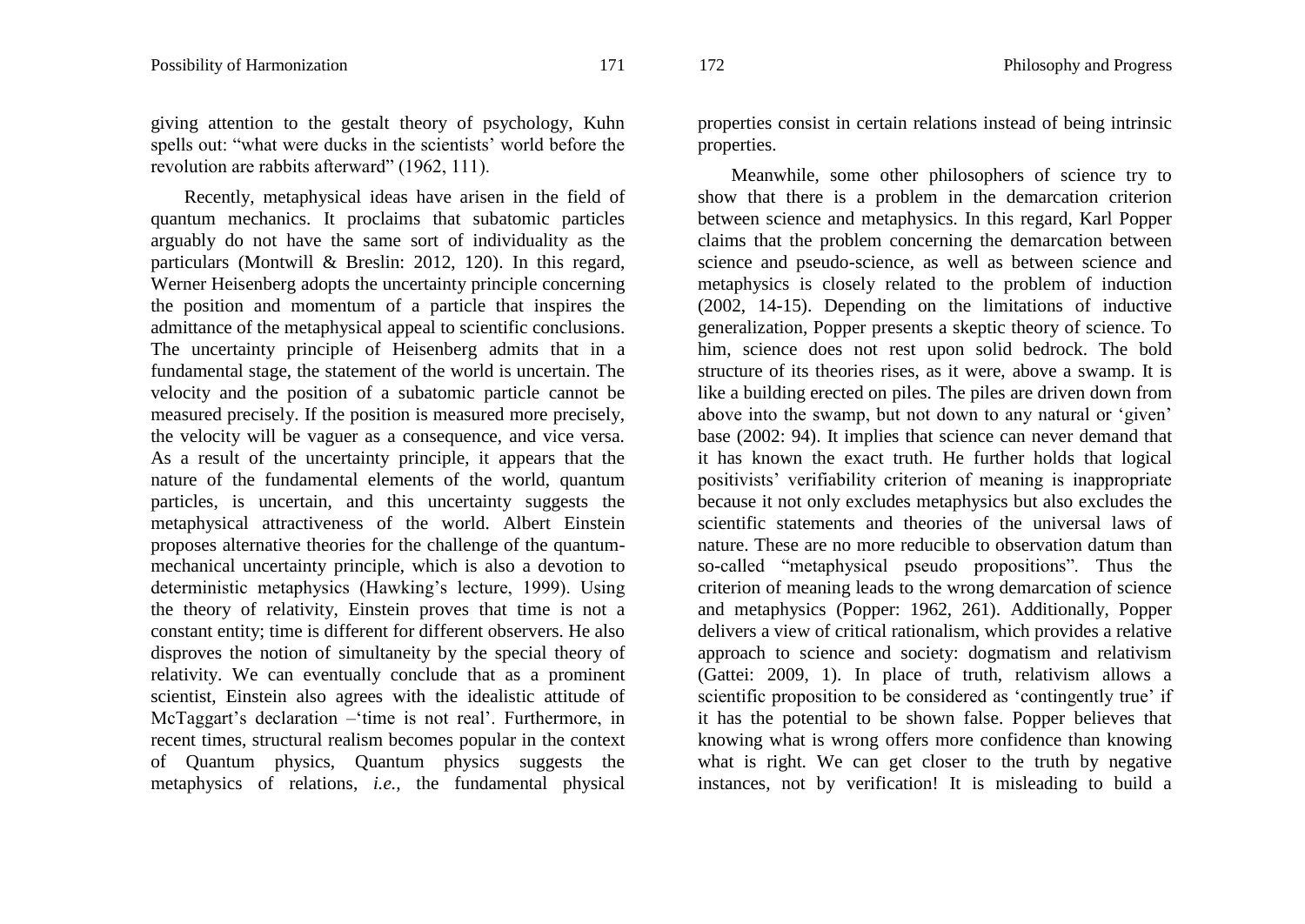general rule from observed facts (Taleb: 2007, 56). The contingency of the scientific proposition provides a middle way of relativism between science and society, and by adopting this contingency, Popper is standing at the brink between Physics and Metaphysics.

An alternative to Poppers' contingency, Paul Feyerabend endorses an anti-theoretic system of science; he terms it as an essentially anarchic enterprise (1975, 9). According to this theory, no scientist will fix himself within any methodological norm, and finally, he enjoys complete freedom for doing anything. Basically, theoretical anarchism is more human and progressive than its alternatives, based on law and order. Feyerabend further offers framework relativity for scientific theory and a method both of which deny the essence of scientific certainty. In this regard, he concludes that anything goes in science (1975, 14). Pertinent to Paul Feyerabend"s framework-relativity and epistemological anarchism, Alexandre Koyre accepts that the scientific mind makes progress by outstripping the experimental devices, which shows the role of metaphysics in the theorization of science (1968, 80). Moreover, concerning the method of science, the heuristic method of Duhem style suggests that scientists should not follow any particular method; they should follow the method in which they feel comfortable to examine, and this empathy entails some hardcore metaphysical essentials for the scientific method. Subsequently, scientific-methodical alterations connect with metaphysical revolutions. Likewise, Joseph Agassi argues that as metaphysics is the coordinating agent in the field of scientific research so scientific problems are rooted in metaphysics (Agassi: 1975, 208). In these ways, in the late twentieth century, it is tried to show that science and

metaphysics are connected within the matrix of the epistemological disorder. Like them, Joseph Agassi also claims that scientific problems are rooted in metaphysics (Agassi: 1975, 208).

Moreover nowadays a new approach to philosophy named post-modernity is developed with the unique characteristic of self-reflexivity, and this approach denies the modern notion of universality (Khan: 2002, 94). Subsequently, the notion of objective certainty and universality of any scientific theory is also discarded by this self-reflexivity. In this regard, one of the prominent postmodern thinkers, Rorty declares: the point of edifying philosophy is to 'keep the conversation going' rather than to find 'objective truth' (1979: 377). This idea of denying objectivity and 'keeping the conversation going' involve epistemological relativity which links the notion of social justification of epistemology. It is observed here that a new epistemology that concerns social justification is formed, and it is the social epistemology that focuses on how forms of knowledge (even science) often depend on social factors for their possibility.

#### **Science, Metaphysics, and Humanity**

Science and metaphysics can be connected at the point of humanity, since; the history of science depends on the history of society. The application of science, i.e., technology and its development are deeply connected with the development of humans and society. On the issue of the relationships among society, humans, and technology, Nuruzzaman spells out: the analysis of the metaphysics of technology is deeply hooked up with the analysis of the reality of humans and that of society (2016: 89). As a holistic subject, philosophy should incorporate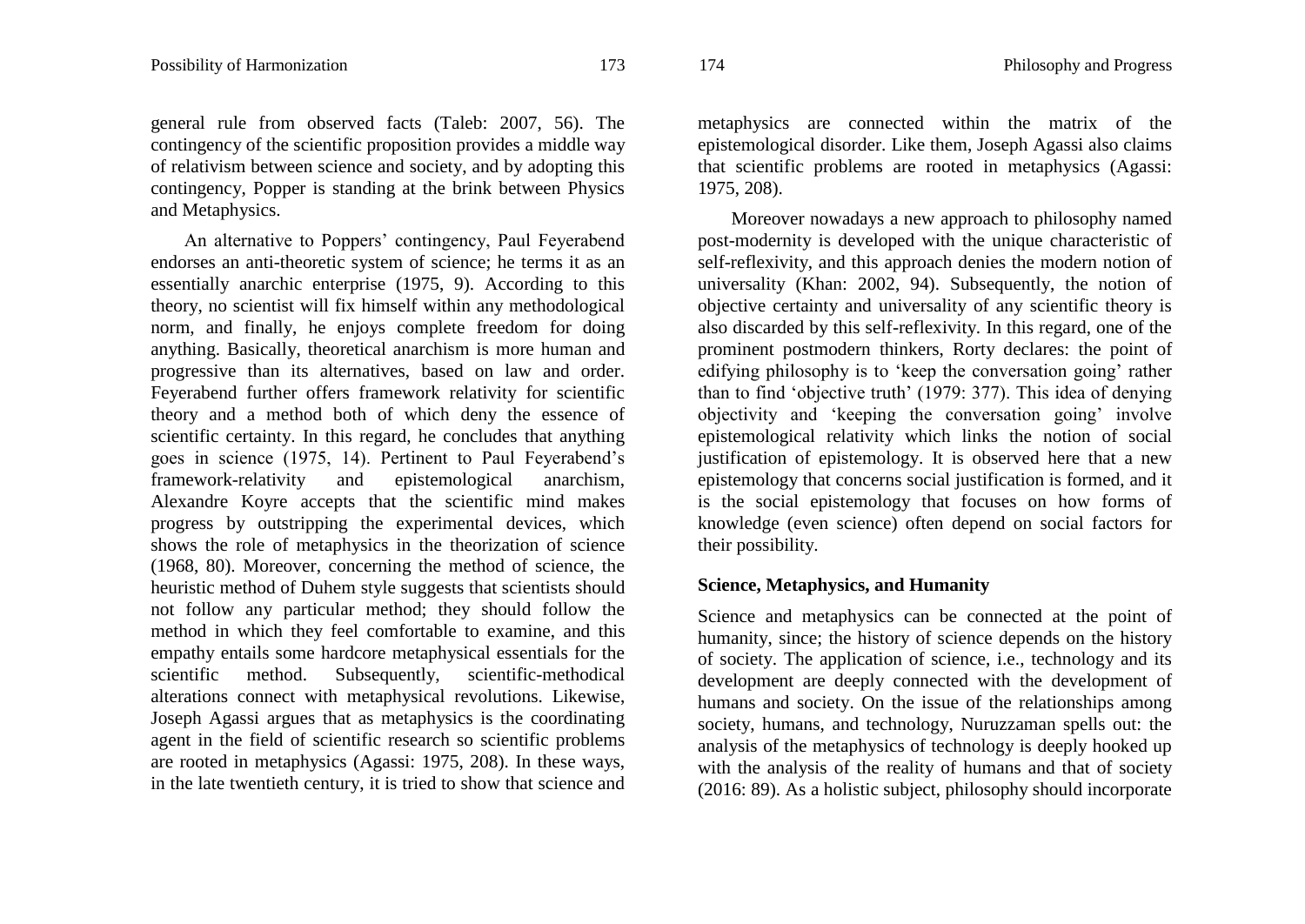science and metaphysics for the betterment of humankind. However, currently, scientific research and development are running mainly to achieve two goals; one is the centralization of world political power, and the other is the fulfillment of military needs. Science and technology have been used for extreme militarization aiming to achieve the highest profit. As a result, science becomes the part of the determination of political militarization that opens a door for neo-imperialism for the extreme military powered nations; and it leads to a catastrophe for humankind. The central question against political militarization and for the philosophizing of scientific inventions has arisen after World War II. In the article "Clarity is not Enough,' Henry Price raises a question: whether the philosophers have played the proper role in saving humankind from the destruction of the world wars or not. For him, philosophy had somehow taken the wrong turning. Philosophers did not do their job to provide intellectual good or 'wisdom' to those who need it. He further adopts: apart from "intellectual good," philosophers had a severe interest in "clarification." They used clarification concepts to eradicate metaphysics, and unfortunately, through this enterprise, the significant problems about humanity and morality that grandly are philosophy were avoided, and hence philosophers could not show the right ways to avoid the wars. So, Price concludes, eliminating metaphysics from philosophy was not admissible; in fact, it was intellectual suicide (Price: 1963). In the wars, the human being has been treated as an impassive discrete individual, and humanism has been afflicted by dogmatic political essentialism. The humanity of this Earth has experienced the overwhelming application of scientific inventions at the wars. But, philosophy, bearing the aesthetic fusion of self and society, should guide science and politics to

be compassionate to humanity by endorsing the issues of ethical norms, feelings, emotions, and sympathetic intellect as wisdom.

#### **Conclusion**

The philosophy that eliminates metaphysics to be closer to science will fail to bear the essence of humanity and consequently would be treated as pseudo-philosophy. Conversely, science, which is crazy to invent without philosophizing, must be harmful to humankind, and it would not be termed as science in the real sense of knowledge. Science shows us the glittering light of civilization, and, philosophy provides the epistemological foundations of that light by ontological supervision. In the upcoming days, it is desired that philosophy as a holistic system of knowledge will be caring for a gratified humankind on the Earth by crafting the harmonization of science with metaphysics.

#### **References**

- Agassi, J. (1975). *Science in Flux*. Holland: D. Reidel Publishing Company.
- Bernal, D. (1965). *Science in History. Vol-1,* England: Penguin Books.
- Davidson, D. (2001). *Subjective, Intersubjective, Objective*. Clarendon: OUP.
- Eddington, A. (1939). *The Philosophy of Physical Science*. Cambridge: The Cambridge University Press.
- Esfeld, M. (2004). "Quantum Entanglement and a Metaphysics of Relations: *Studies in History and Philosophy of Modern Physics* 35B, pp. 601-617.
- Feyerabend, P. (1975). *Against Method*. New York: New Left Books.